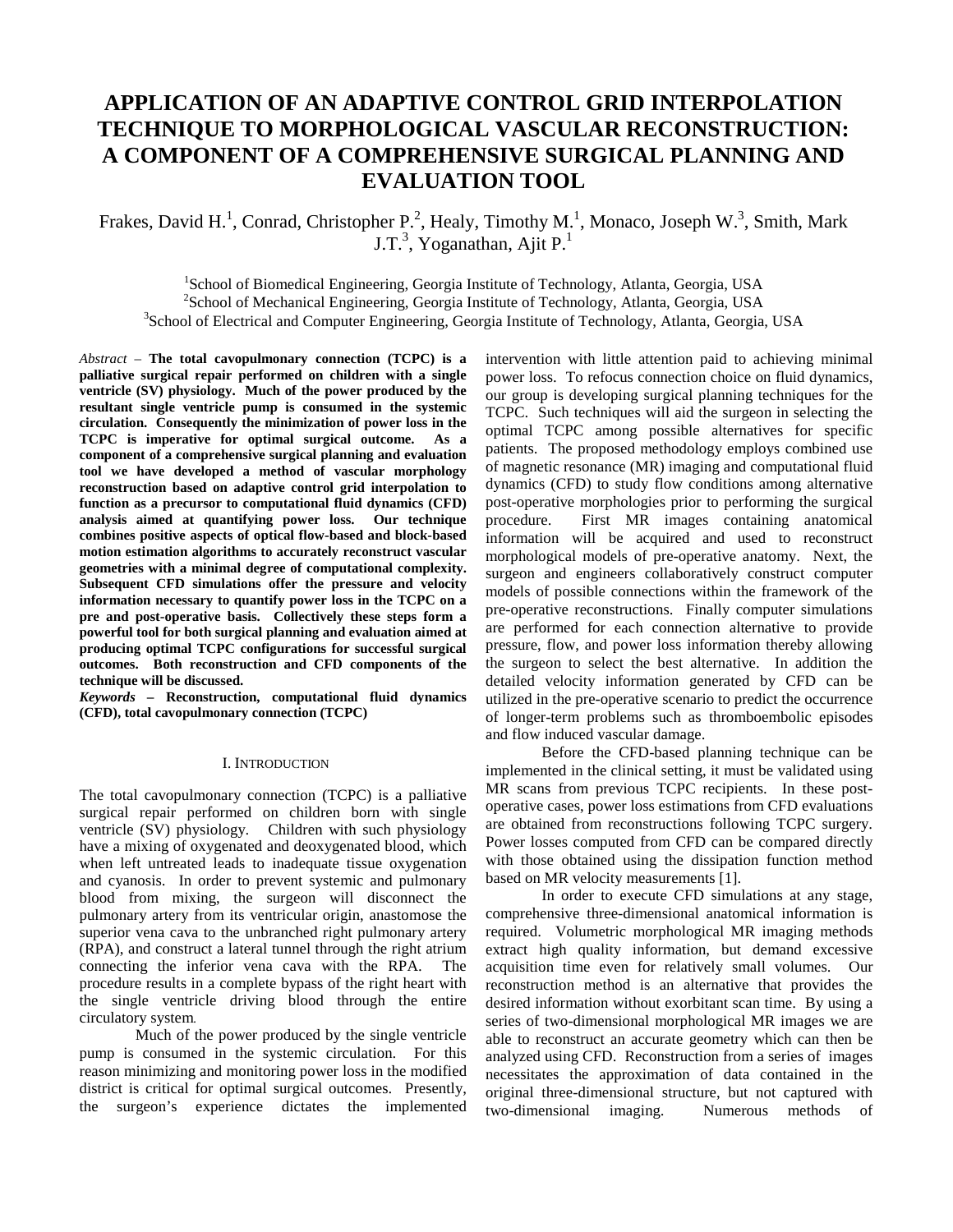| <b>Report Documentation Page</b>                                                                                                                                                                                                                                                                   |                           |                                                    |
|----------------------------------------------------------------------------------------------------------------------------------------------------------------------------------------------------------------------------------------------------------------------------------------------------|---------------------------|----------------------------------------------------|
| <b>Report Date</b><br>25OCT2001                                                                                                                                                                                                                                                                    | <b>Report Type</b><br>N/A | Dates Covered (from to)                            |
| <b>Title and Subtitle</b><br>Application of an Adaptive Control Grid Interpolation                                                                                                                                                                                                                 |                           | <b>Contract Number</b>                             |
| Technique to Morphological Vascular Reconstruction: A<br>Component of a Comprehensive Surgical Planning and<br><b>Evaluation Tool</b>                                                                                                                                                              |                           | <b>Grant Number</b>                                |
|                                                                                                                                                                                                                                                                                                    |                           | <b>Program Element Number</b>                      |
| Author(s)                                                                                                                                                                                                                                                                                          |                           | <b>Project Number</b>                              |
|                                                                                                                                                                                                                                                                                                    |                           | <b>Task Number</b>                                 |
|                                                                                                                                                                                                                                                                                                    |                           | <b>Work Unit Number</b>                            |
| Performing Organization Name(s) and Address(es)<br>School of Biomedical Engineering, Georgia Institute of<br>Technology, Atlanta, Georgia                                                                                                                                                          |                           | <b>Performing Organization Report Number</b>       |
| <b>Sponsoring/Monitoring Agency Name(s) and Address(es)</b><br>US Army Research Development & Standardization Group<br>(UK) PSC 803 Box 15 FPO AE 09499-1500                                                                                                                                       |                           | Sponsor/Monitor's Acronym(s)                       |
|                                                                                                                                                                                                                                                                                                    |                           | <b>Sponsor/Monitor's Report Number(s)</b>          |
| <b>Distribution/Availability Statement</b><br>Approved for public release, distribution unlimited                                                                                                                                                                                                  |                           |                                                    |
| <b>Supplementary Notes</b><br>Papers from the 23rd Annual International conference of the IEEE Engineering in Medicine and Biology Society,<br>October 25-28, 2001, held in Istanbul, Turkey. See also ADM001351 for entire conference on cd-rom., The original<br>document contains color images. |                           |                                                    |
| Abstract                                                                                                                                                                                                                                                                                           |                           |                                                    |
| <b>Subject Terms</b>                                                                                                                                                                                                                                                                               |                           |                                                    |
| <b>Report Classification</b><br>unclassified                                                                                                                                                                                                                                                       |                           | <b>Classification of this page</b><br>unclassified |
| <b>Classification of Abstract</b><br>unclassified                                                                                                                                                                                                                                                  |                           | <b>Limitation of Abstract</b><br>UU                |
| <b>Number of Pages</b><br>$\overline{4}$                                                                                                                                                                                                                                                           |                           |                                                    |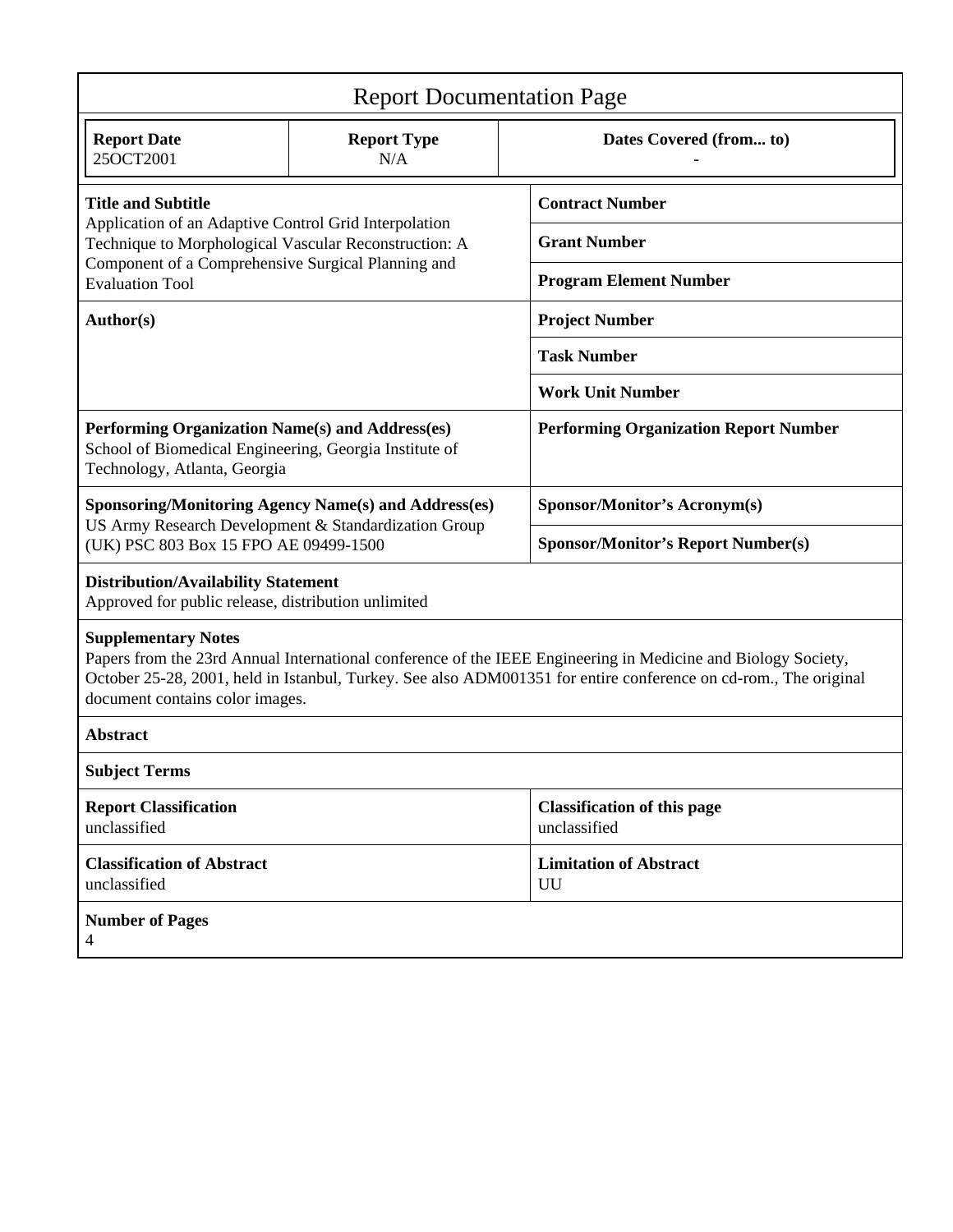interpolation have been proposed to accomplish this task [2]. Reconstruction methods customarily require a method for establishing a correlation between points in related images as a precursor to interpolation. We have developed a new technique to accomplish this task, whereby a modified form of control grid interpolation (CGI) is used to calculate vectors that describe pixel movement [3-5]. This technique provides us with an accurate morphological reconstruction suitable for importation into CFD software. This can be carried out both as a precursor to the actual operation, serving as a starting point for surgical simulations and subsequent determination of optimal TCPC configurations, and as a means of conducting post-operative evaluation of power loss based on generated pressure data and long term factors based on generated velocity data.

#### II. METHODOLOGY

The starting point for our reconstruction process is a series of transverse modulus MR images taken at uniformly spaced depths through a patient's chest. Fields of motion vectors are then calculated describing the displacement of pixels from one modulus image to another. In the CGI representation, the motion field is obtained by segmenting the image into contiguous rectangular regions. The corners of these regions form control points that are used as the anchors from which the motion vectors in between are derived via bilinear interpolation. In contrast to traditional block matching approaches, which are commonly used for motion vector estimation, CGI is attractive for this application because it allows for the representation of complex nontranslational motion. In this work we employ an adaptive CGI algorithm to partition the image into sub-blocks of size sufficient to capture characteristics of complex anatomical transition. In addition, we employ optical flow equations to calculate the motion of the CGI control points instead of an iterative search-based method. These characteristics of the algorithm are important, since we wish to obtain an accurate and dense representation of the field of motion vectors at a minimal cost in terms of computational complexity.

The first pass of this motion vector calculation algorithm yields the best approximation of a control point pixel's destination on the dense grid of dimension determined by the MR scan. Following this portion of the technique a recursive interpolation scheme is employed to further increase the accuracy of each motion vector to a specified degree. Assuming that the actual destination of a given pixel lies somehwere between the best approximation on the dense grid and one of it's surrounding neighbors, the search region is pinpointed. Interpolants are then interleaved between the members of this nine pixel neighborhood until a motion solution decreasing error below the specified threshold is located. In doing this an arbitrary degree of sub pixel accuracy is incorporated into the routine. As a result of the completion of this process for each control point, and the

aformentioned bilinear interpolation, a dense field of motion vectors is obtained. By following one of these vectors a portion of the way from one image to the next, a linear approximation of where a given pixel would be found in an intermediate image can be made. Repeating this process for an entire image yields an interpolated intermediate image between two known images. Pairs of these images are then combined in a spatially weighted sum to form a single interpolated frame. This process is then repeated and several interpolated images are stacked between the known images in physiologic proportion to produce a three-dimensional augmented data set. A coronal view of an augmented data set is displayed in Fig. 1 along with the original. Each frame is then segmented with a semi-automated segmentation routine prior to reconstruction.



**Original** 



#### **Augmented**

Fig. 1. Coronal view of original and augmented MR data sets.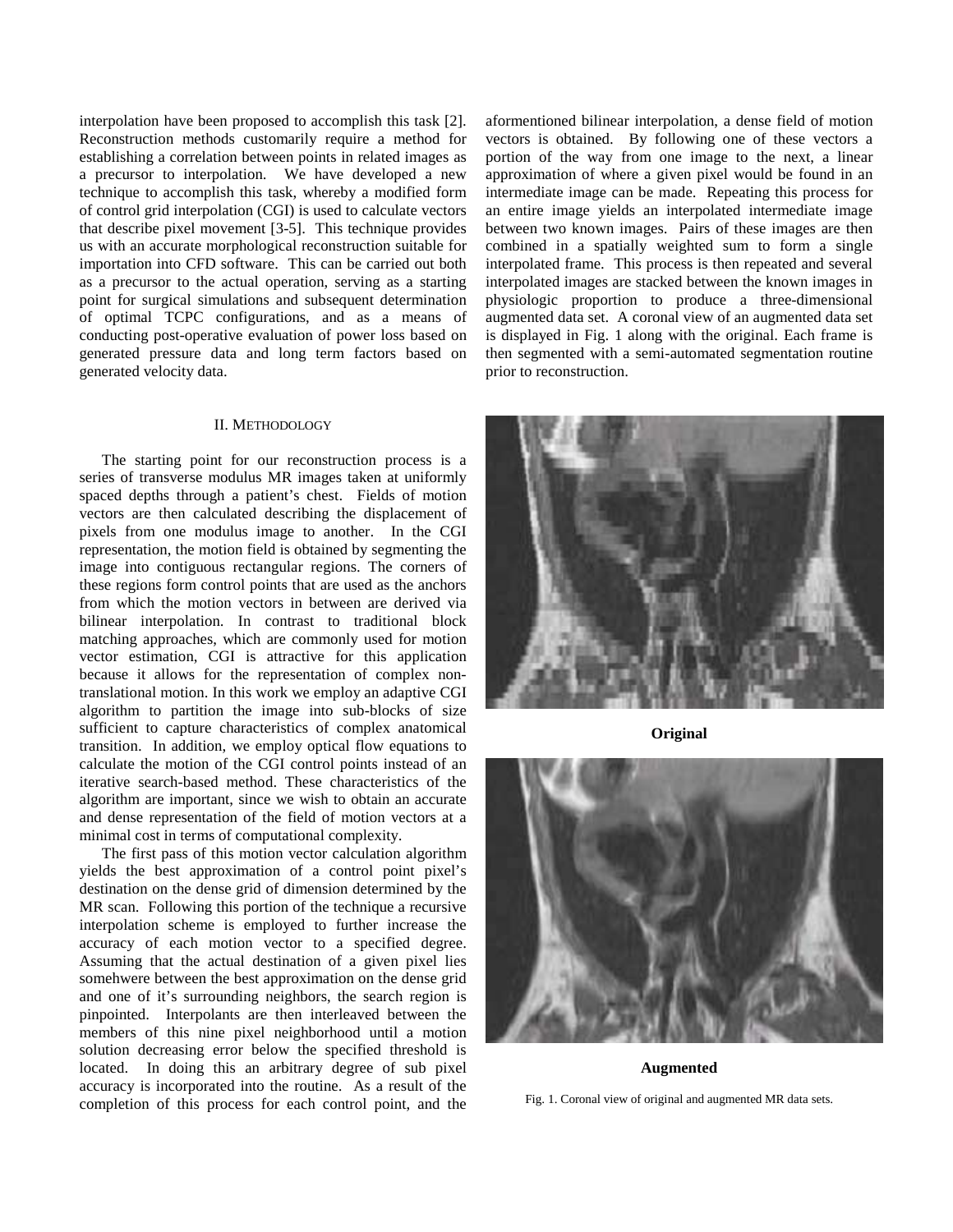The interpolation process can be performed using modulus images to reconstruct morphology as it is in this application, or phase encoded images to reconstruct a flow field. As a result of the smooth variance of the TCPC vasculature, one might propose that interpolation along any vector would be sufficient to reconstruct an accurate morphology. The appeal of using the adaptive CGI technique to arrive at vectors to interpolate upon is that because of its sensitivity to both intensity and gradient information and its ability to detect complex non-translational motion, this method is especially adept at creating interpolation vectors that reconstruct accurate data near vessel boundaries. This point is extremely important for reconstructions to be used as CFD models for quantitative analysis of flow characteristics.

The reconstructed TCPC geometry is then imported into a CFD preprocessor for discretization of the flow domain. Fidap version 8.5 (Fluent, Inc., Lebanon, NH), a finite element based CFD software, is used to solve the equations of mass and momentum conservation. The use of a finite element based code is important due to the complexity and irregularity of the reconstructed TCPC's geometry. Such a code allows for an unstructured mesh and thus discretization of the flow domain can be generated with greater ease and less user input. Furthermore, finite element based software allows for the simulation of fluid-structure interaction, which can be beneficial for investigating energy losses associated with using various types of native and artificial graft materials in completing the surgical connection**.** 

Uniform velocity boundary conditions, obtained from MR flow measurments, are imposed at the model's inlets and specific pressure boundary conditions are imposed at the model's outlets to obtain the physiologic pulmonary flow split determined from MRI flow measurements. A no slip boundary condition is enforced along the rigid, vessel wall, and the blood flow is assumed be steady, laminar, incompressible, and newtonian. Lastly, TCPC power losses are determined using an intergral formulation of the control volume method.

#### III. RESULTS AND DISCUSSION

In order to validate the reconstruction portion of our technique, numerical models of TCPC phantoms were examined. Planes from these phantoms were extracted, blurred in a Gaussian fashion, and then distorted with noise to simulate MR images. These simulated images were then reconstructed using three different interpolation techniques: linear, spline, and ACGI. Reconstructions affirmed that the ACGI technique did in fact reconstruct with a greater degree of accuracy as shown in Fig. 2.



Fig. 2. View of reconstruction cross sections.

Simple in vitro phantom models were also constructed to aid in validating the reconstruction algorithm. These glass pipe intersection models were scanned and the reconstruction process was then applied to the acquired data set. The morphological reconstructions displayed dimensions that differed from the original in vitro model by less than six percent by volume and less than four percent by diameter at any cross-section of the pipe. These results together affirm that our technique can use non-invasively obtained data to reconstruct accurate comprehensive information about patient vasculature for quantitative flow analysis. Following this validation, data sets from patients having a surgically created TCPC were used in reconstruction. One such threedimensional reconstructions is displayed in Fig. 3. The unstructured CFD mesh created from this reconstruction is displayed in Fig. 4.



Fig. 3. Example of patient TCPC reconstruction.